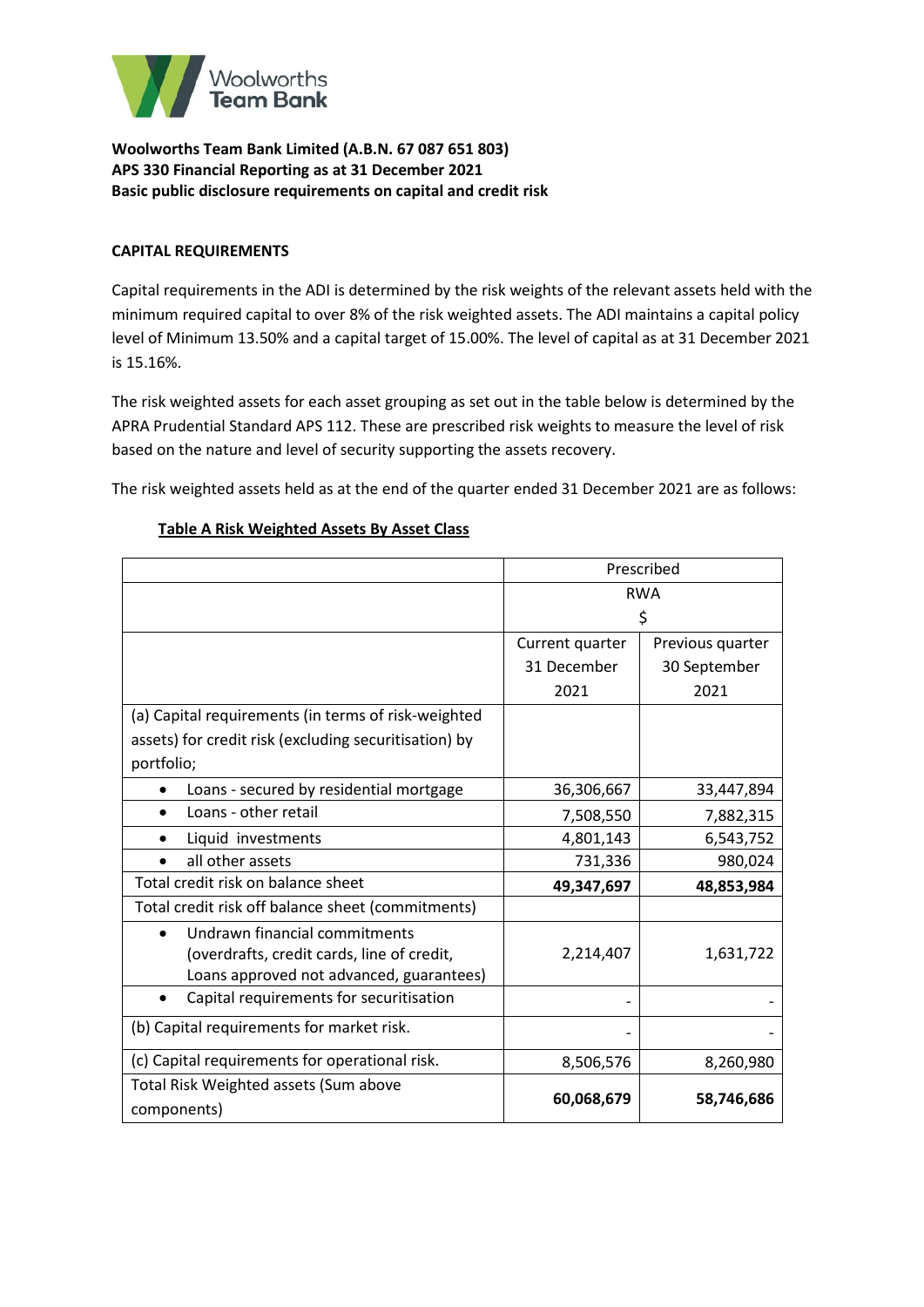

#### **CAPITAL HELD BY THE ADI**

The capital held by the ADI exceeds the policy and minimum capital prescribed by the APRA Prudential Standards. This excess facilitates future growth within the ADI.

The capital ratio is the amount of capital described in Table B divided by the risk weighted assets.

#### **Table B**

|                      | Capital                     |                  | <b>Capital Ratio</b> |                  |
|----------------------|-----------------------------|------------------|----------------------|------------------|
|                      |                             |                  |                      |                  |
|                      | Current quarter             | Previous quarter | Current quarter      | Previous quarter |
|                      | 31 December<br>30 September |                  | 31 December          | 30 September     |
|                      | 2021                        | 2021             | 2021                 | 2021             |
| Common Equity Tier 1 | 8,847,467                   | 8,763,242        | 14.68%               | 14.93%           |
| Tier 1               | 8,847,467                   | 8,763,242        | 14.68%               | 14.93%           |
| <b>Total Capital</b> | 9,134,755                   | 9,034,012        | 15.16%               | 15.39%           |

#### **CREDIT RISK**

#### **(i) CREDIT RISK – INVESTMENTS**

Surplus cash not invested in loans to members are held in high quality liquid assets. This included the funds required to be held to meet withdrawal of deposits by members of the ADI.

The ADI uses the ratings of reputable ratings agencies to assess the credit quality of all investment exposure, where applicable, using the credit quality assessment scale in APRA Prudential Guidance in APS112. The credit quality assessment scale within this standard has been complied with.

The Table C below excludes the Equities and Off Balance Sheet exposures. Off Balance Sheet exposures are set out in the Table E that follows.

The exposure values associated with each credit quality step are as follows in Table C: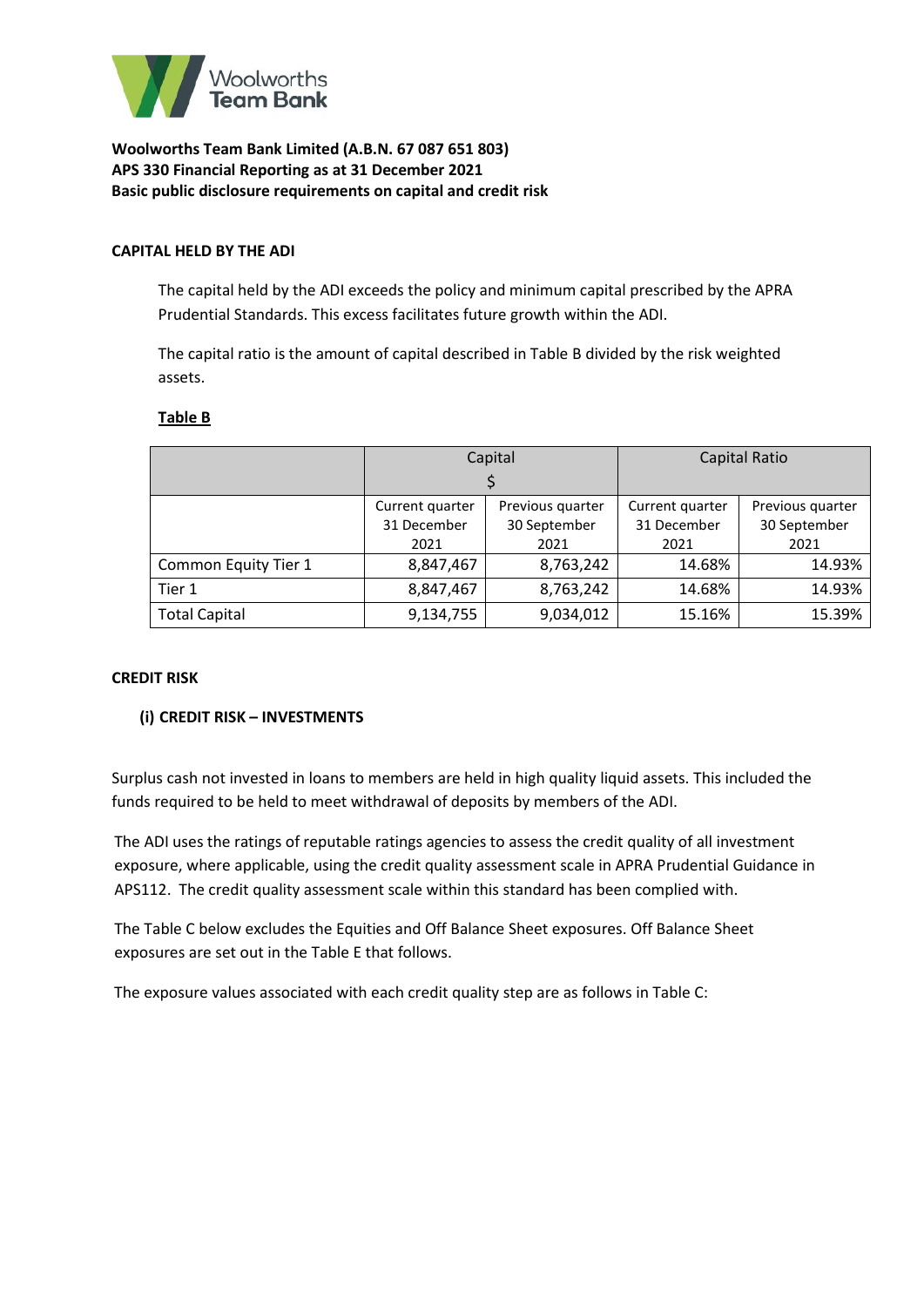

# **Table C**

## **Current Quarter 31 December 2021**

|                    | Current quarter |                   |                          |            |                          |             |
|--------------------|-----------------|-------------------|--------------------------|------------|--------------------------|-------------|
| <b>Investments</b> | Average gross   | Carrying value on | Past due                 | Impaired   | Specific                 | Increase in |
| with banks and     | exposure in     | balance sheet     | facilities               | facilities | Provision                | specific    |
| other ADI's        | quarter         |                   |                          |            | as at end                | provision   |
|                    |                 |                   |                          |            | of quarter               | and write   |
|                    |                 |                   |                          |            |                          | offs in     |
|                    |                 |                   |                          |            |                          | quarter     |
|                    | \$              | \$                | \$                       | \$         | \$                       |             |
| Cuscal             | 10,980,622      | 10,815,009        |                          |            |                          |             |
| <b>Banks</b>       | 14,811,627      | 10,998,180        |                          |            | $\overline{\phantom{a}}$ |             |
| Government         | 13,554,668      | 12,882,409        | $\overline{\phantom{0}}$ |            | $\overline{\phantom{a}}$ |             |
| <b>Total</b>       | 39,346,918      | 34,695,598        | $\blacksquare$           |            | $\blacksquare$           |             |

## **Previous quarter 30 September 2021**

|                | Previous quarter |                   |            |            |                          |             |
|----------------|------------------|-------------------|------------|------------|--------------------------|-------------|
| Investments    | Average gross    | Carrying value on | Past due   | Impaired   | Specific                 | Increase in |
| with banks and | exposure in      | balance sheet     | facilities | facilities | Provision                | specific    |
| other ADI's    | quarter          |                   |            |            | as at end                | provision   |
|                |                  |                   |            |            | of quarter               | and write   |
|                |                  |                   |            |            |                          | offs in     |
|                |                  |                   |            |            |                          | quarter     |
|                | \$               | \$                | \$         | \$         | \$                       |             |
| Cuscal         | 13,456,354       | 14,394,585        | ۰          |            | $\overline{\phantom{0}}$ |             |
| <b>Banks</b>   | 17,166,999       | 17,114,105        |            |            | $\overline{\phantom{0}}$ |             |
| Government     | 10,104,863       | 11,106,377        |            |            | $\overline{\phantom{0}}$ |             |
| <b>Total</b>   | 40,728,216       | 42,615,067        | -          |            | $\blacksquare$           |             |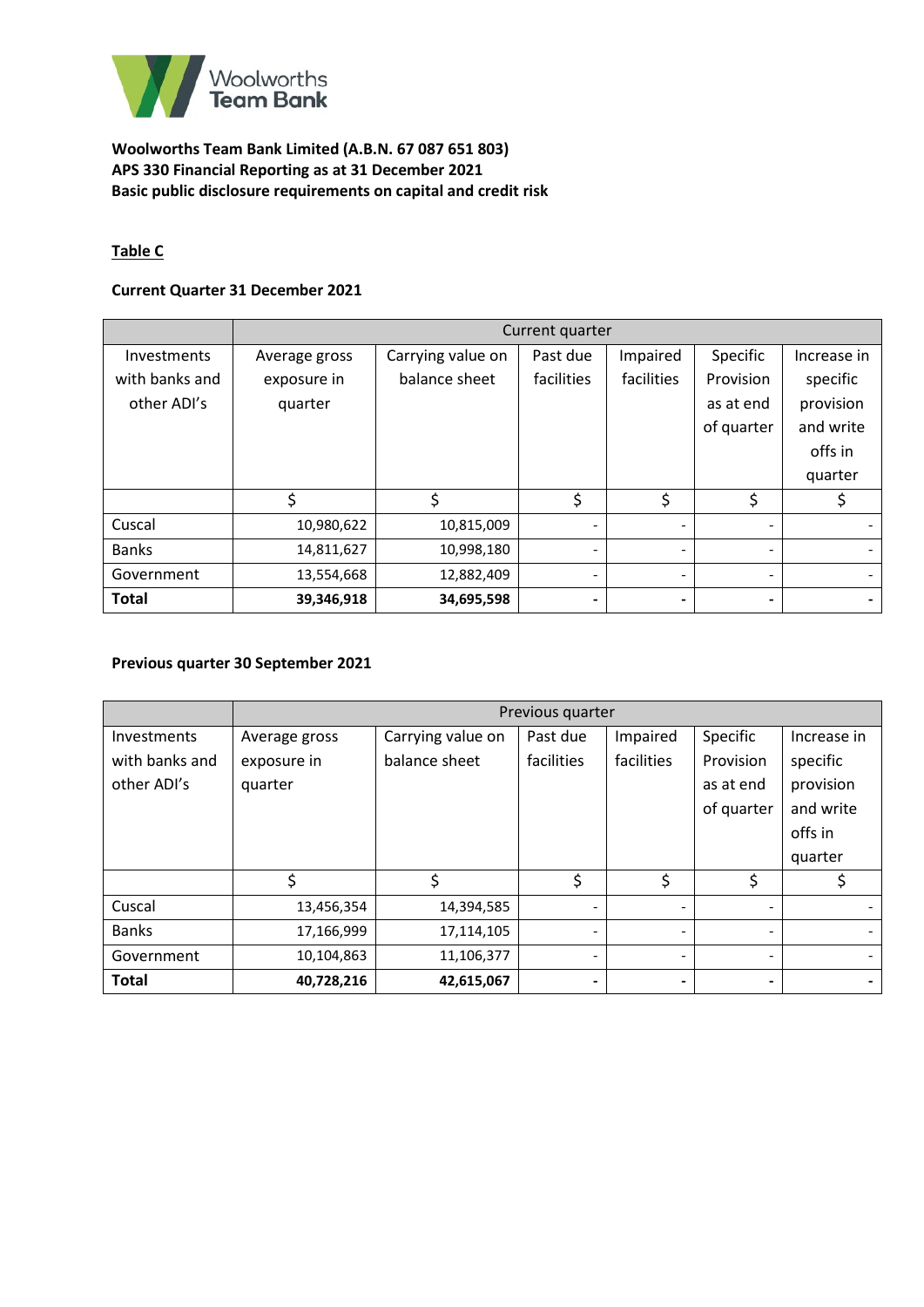

### **CREDIT RISK – LOANS**

The classes of loans entered into by the ADI are limited to loans; commitments and other non-market off-balance sheet exposures. The ADI does not enter into debt securities and over-the-counter derivatives.

## **Impairment details**

The level of impaired loans by class of loan is set out below:

- Carrying Value is the amount of the balance sheet gross of provision (net of deferred fees)
- Past due loans is the 'on balance sheet' loan balances which are behind in repayments past due by 90 days or more but not impaired
- Impaired loans are the 'on balance sheet' loan balances which are at risk of not meeting all principle and interest repayments over time
- Provision for impairment is the amount of the impairment provision allocated to the class of impaired loans
- The losses in the period equate to the additional provisions set aside for impaired loans, and bad debts written off in excess of previous provision allowances.

The impaired loans are generally not secured against residential property. Some impaired loans are secured by bill of sale over motor vehicles or other assets of varying value. It is not practicable to determine the fair value all collateral as at the balance date due to the variety of assets and condition.

The analysis of the ADI's loans by class, is as follows in Table D: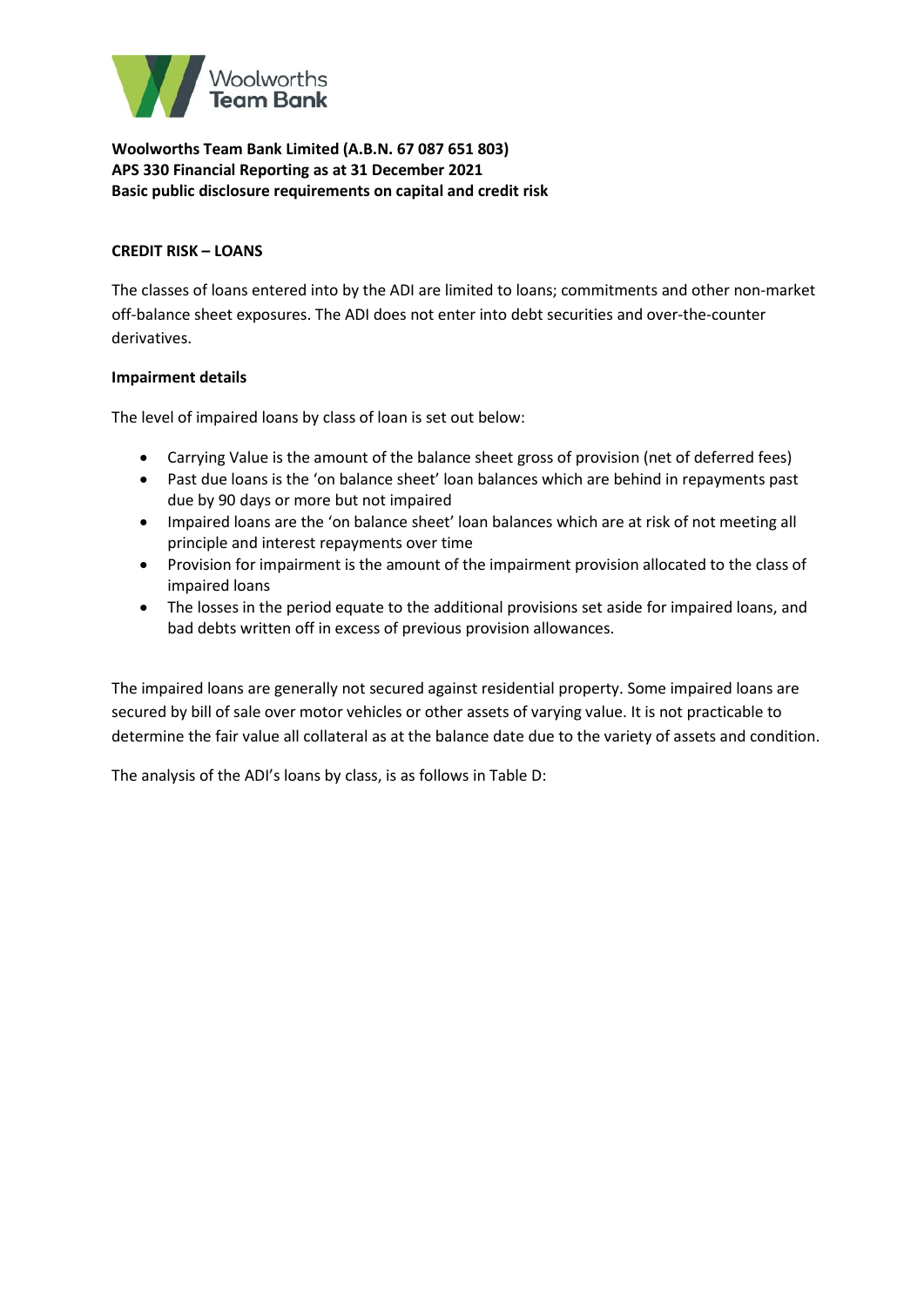

**Table D** [excludes off balance sheet exposures or equities. Off balance sheet exposures are set out in the Table E that follows]

## **Current Quarter 31 December 2021**

| Loans        | Gross       | Gross       | Commitments | Past due   | Impaired   | <b>Specific</b> | Increase    |
|--------------|-------------|-------------|-------------|------------|------------|-----------------|-------------|
| Portfolio    | exposure    | exposure    | - redraws,  | facilities | facilities | Provision       | in specific |
|              | value -     | value on    | overdraft   |            |            | as at end       | provision   |
|              | Average for | balance     | facilities  |            |            | of quarter      | and write   |
|              | the period  | sheet       | undrawn     |            |            |                 | offs in     |
|              |             |             |             |            |            |                 | quarter     |
|              | \$          | \$          | \$          | \$         | \$         | \$              | \$          |
| Mortgage     | 95,721,404  | 101,678,249 | 10,079,233  | 188,886    | 188,886    |                 |             |
| secured      |             |             |             |            |            |                 |             |
| Personal     | 7,086,130   | 6,752,816   | 38,800      | 38,519     | 38,519     | 59,026          | $-1,511$    |
|              |             |             |             |            |            |                 |             |
| Overdrafts & | 819,417     | 821,044     | 1,058,620   | 2,614      | 11,905     | 6,283           | 3,145       |
| Credit cards |             |             |             |            |            |                 |             |
| Total        | 103,626,951 | 109,252,109 | 11,176,653  | 230,019    | 239,310    | 65,309          | 1,635       |
|              |             |             |             |            |            |                 |             |

#### **Previous quarter 30 September 2021**

| Loans                        | Gross       | Gross       | Commitments | Past due   | Impaired   | <b>Specific</b> | Increase    |
|------------------------------|-------------|-------------|-------------|------------|------------|-----------------|-------------|
| Portfolio                    | exposure    | exposure    | - redraws,  | facilities | facilities | Provision       | in specific |
|                              | value -     | value on    | overdraft   |            |            | as at end       | provision   |
|                              | Average for | balance     | facilities  |            |            | of quarter      | and write   |
|                              | the period  | sheet       | undrawn     |            |            |                 | offs in     |
|                              |             |             |             |            |            |                 | quarter     |
|                              | \$          | \$          | \$          | \$         | \$         | \$              | \$          |
| Mortgage<br>secured          | 92,618,008  | 93,398,890  | 8,603,657   | 187,107    | 187,107    |                 |             |
| Personal                     | 7,291,043   | 7,188,783   | 22,800      | 40,102     | 40,102     | 60,537          | $-4,597$    |
| Overdrafts &<br>Credit cards | 830,655     | 757,206     | 1,195,677   | 2,305      | 4,448      | 3,138           | 981         |
| <b>Total</b>                 | 100,739,706 | 101,344,879 | 9,822,134   | 229,514    | 231,657    | 63,675          | $-3,616$    |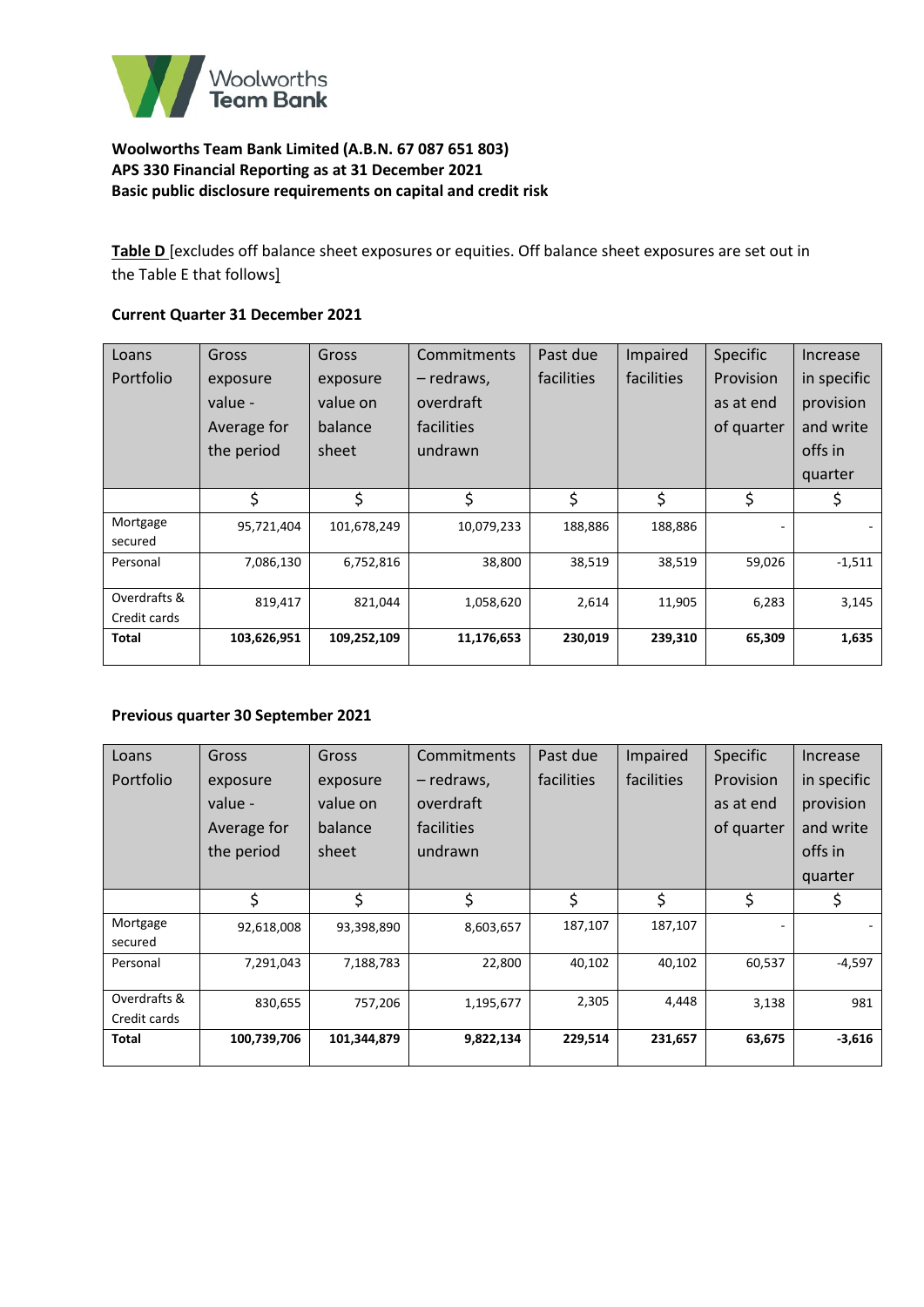

## **General Reserve for Credit Losses**

This reserve is set aside to quantify the estimate for potential future losses in the loans and investments.

In addition to the provision for impairment, the Board has recognised the need to make an allocation from retained earnings to ensure there is adequate protection for members against the prospect that some members will experience loan repayment difficulties in the future.

The reserve has been determined on the basis of the past experience with the loan delinquency and amounts written off.

The value of the reserve is amended to reflect the changes in economic conditions, and the relevant concentrations in specific regions and industries of employment within the loan book.

|                | <b>Current quarter</b><br><b>31 December 2021</b> | <b>Previous quarter</b><br>30 September 2021 |
|----------------|---------------------------------------------------|----------------------------------------------|
| <b>Balance</b> | \$287,288                                         | \$273,212                                    |